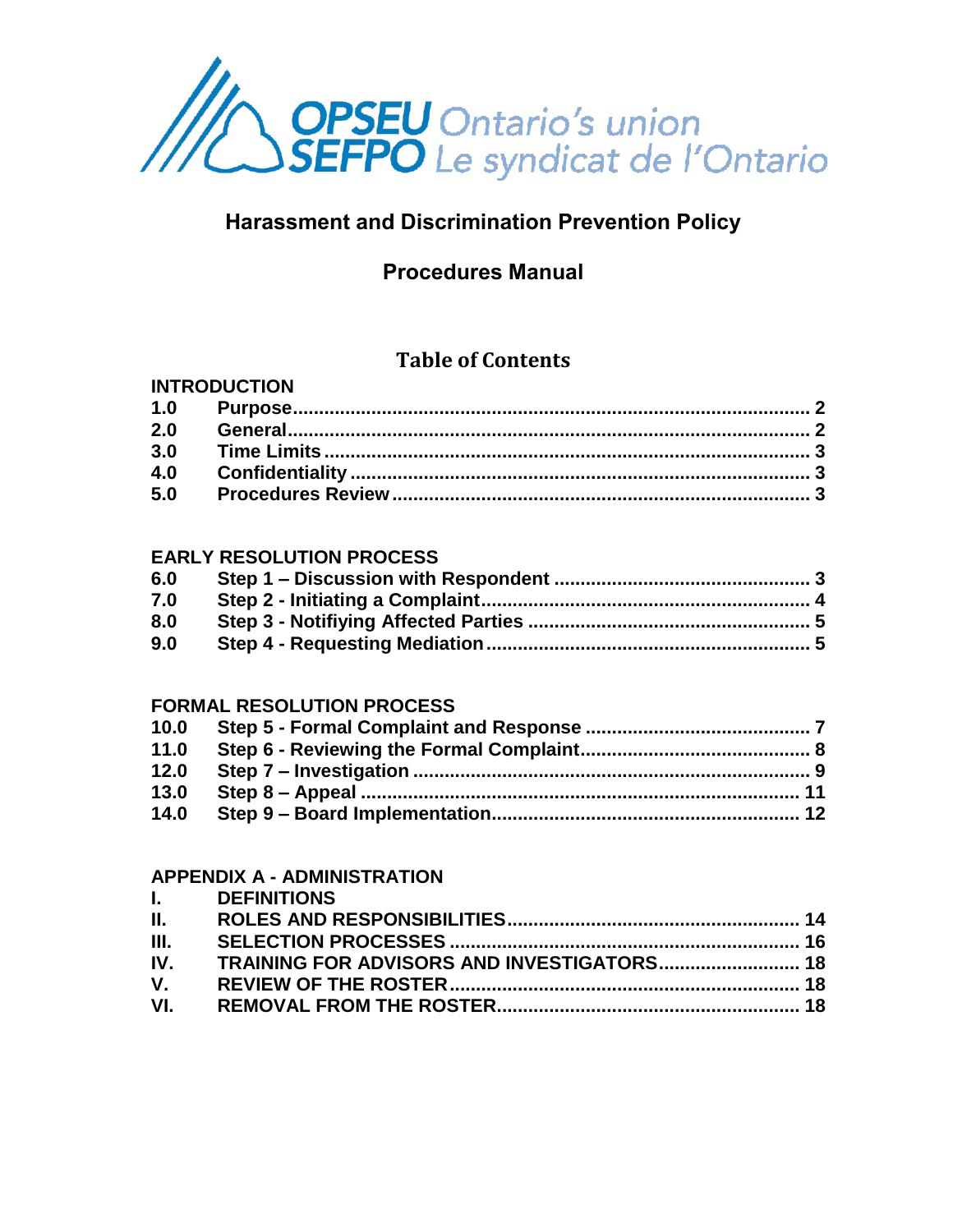

#### **INTRODUCTION**

#### <span id="page-1-0"></span>**1.0 Purpose**

1.1 The purpose of this Procedures Manual is to provide a fair, accessible and expeditious process to deal with complaints under the Harassment and Discrimination Prevention Policy ("the Policy").

#### <span id="page-1-1"></span>**2.0 General**

- 2.1 Both Complainants and Respondents have a right to a support person or an Advisor of their choice from their region throughout the complaint process including during mediation, investigation, appeal and/or implementation.
- 2.2 Advisors who are contacted for advice will discuss with members their rights and options under the Policy and this Manual including:
	- a) providing parties with all relevant documents;
	- b) documenting details of concerns, actions taken, outcomes and/or remedies;
	- c) assisting parties to complete a complaint or response;
	- d) referring parties to other resources as appropriate;
	- e) consulting the Equity Unit Officer regarding interpretation and application of the Policy/ Procedures and appropriate resolution mechanisms; and/or
	- f) assisting parties to informally address and resolve concerns with or without the assistance of a mediator.
- 2.3 All member costs incurred in accordance with the Policy and this Manual will be borne by the Union, consistent with OPSEU/SEFPO policies and practices. For clarity, OPSEU/SEFPO policy does not cover legal costs or the costs of representation that may be provided by any non-member or members other than Advisors.
- 2.4 Complainants and Respondents are required to comply with these procedures including providing: disclosure of documents and information; a list of relevant witnesses; and other information or assistance as is reasonably necessary to ensure a fair and expeditious resolution of complaints. If a party fails to comply with these procedures, the complaint may proceed without further notice to the party and based solely on the available information.
- 2.5 Nothing in this Manual is intended to preclude a member from pursuing a complaint under the *Ontario Human Rights Code* or other legislation.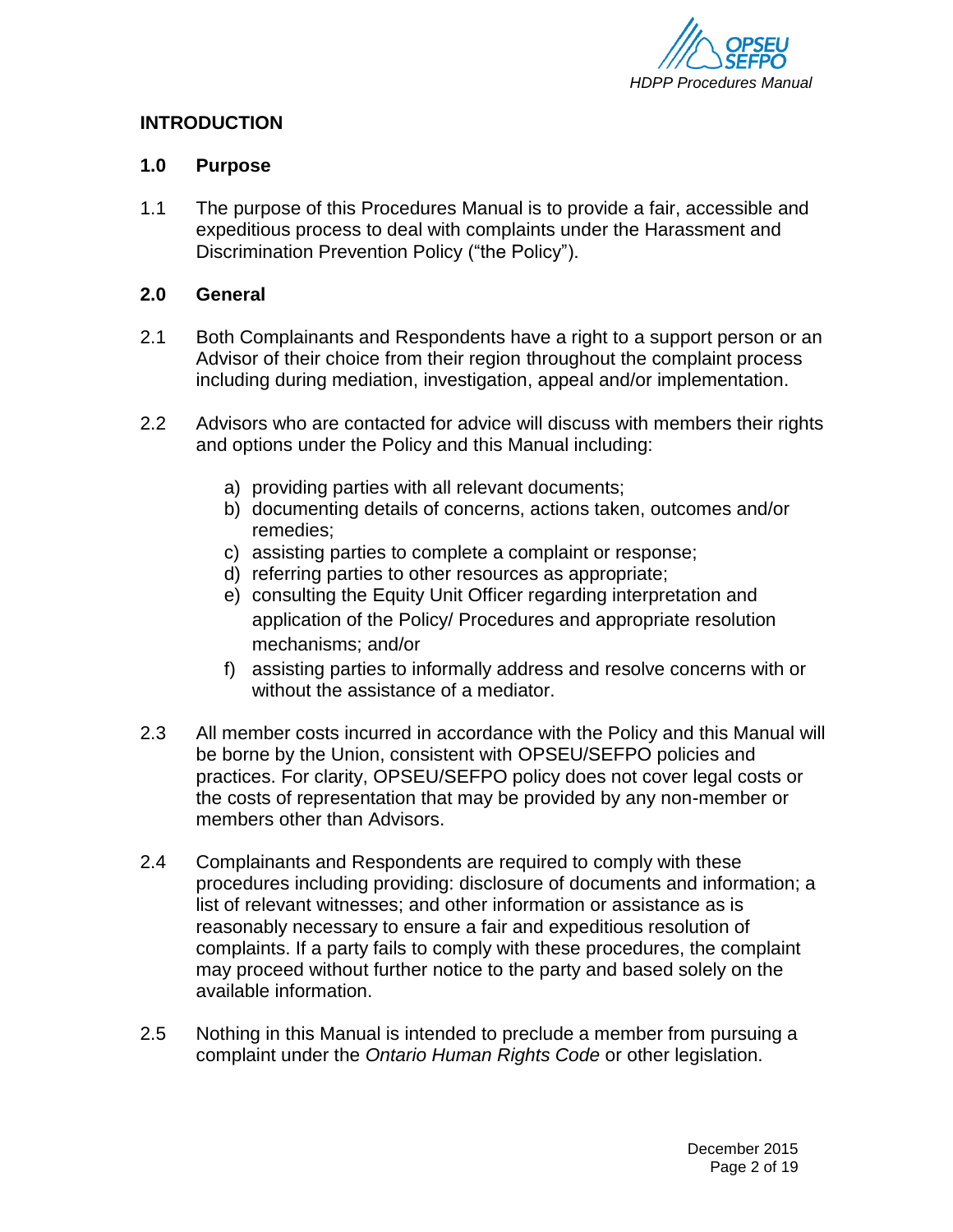

- 2.6 The Policy, this Manual, all forms and guides referred to in these procedures, and the Statement of Respect can be accessed at Regional Offices and on OPSEU/SEFPO's website.
- 2.7 It is understood that the Supervisor, President, First Vice-President, Regional Vice-President may have an alternate or designate as appropriate.

#### <span id="page-2-0"></span>**3.0 Time Limits**

- 3.1 Complaints must be submitted within twelve (12) months of the incident(s) which is the subject of the complaint. Where the subject matter of a complaint is ongoing, the date of the last incident must have occurred within the previous twelve (12) months.
- 3.2 Time limits may be extended with mutual agreement or at the discretion of the Officer, the Investigator during an investigation, or the Appeal Chair during appeal. Where a time-limit is extended, the Officer, Investigator, or Chair, as appropriate, will notify the parties and their Advisors.

#### <span id="page-2-1"></span>**4.0 Confidentiality**

- 4.1 While parties are encouraged to seek advice and counsel, persons with knowledge of the complaint are equally encouraged, wherever possible, to maintain the confidential nature of the complaint in order to preserve the integrity of the complaint process.
- 4.2 The Equity Unit, Advisors, Mediators, Investigators and Appeal Chairs will maintain confidentiality, wherever possible, subject to the requirements of a fair process, or where disclosure is necessary to track complaints on an anonymous basis, report general outcomes to the membership, or as otherwise required by law.

#### <span id="page-2-2"></span>**5.0 Procedures Review**

5.1 The procedures contained in this Manual will be reviewed by the Equity Unit at least every three (3) years in accordance with the Policy. The Equity Unit will be assisted in the review by a subcommittee comprised of three (3) member Advisors or Investigators.

## **EARLY RESOLUTION PROCESS**

#### <span id="page-2-3"></span>**6.0 Step 1 – Discussion with Respondent**

6.1 The goal of the Early Resolution Process is to encourage parties to resolve their disputes through an early, informal process such as discussion with the Respondent, initiating a complaint, or mediation. Early resolution processes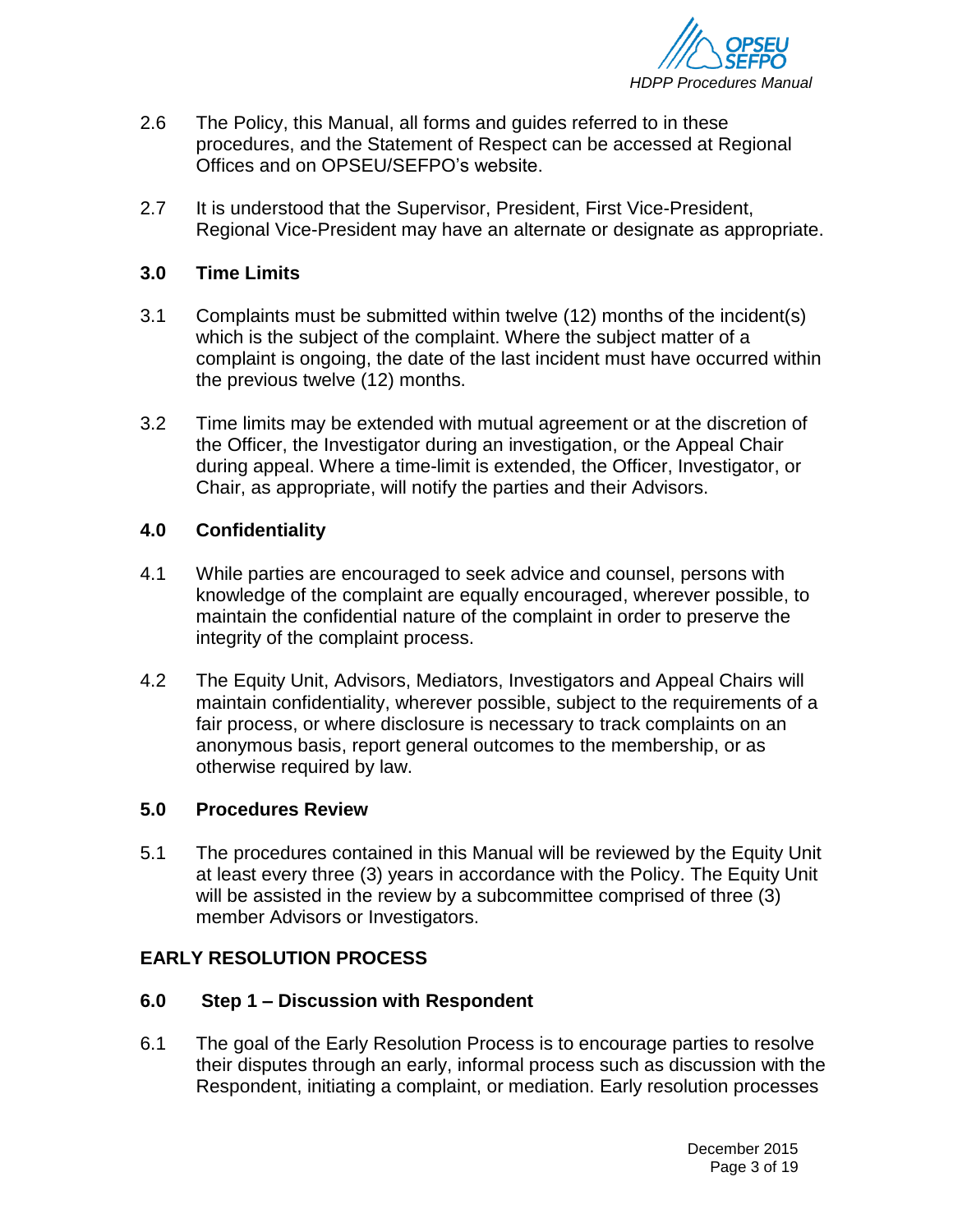

are voluntary and intended for the parties to arrive at a mutually acceptable resolution.

- 6.2 Any member who feels they have been harassed or discriminated against contrary to the Policy is encouraged, where appropriate, to discuss their concerns directly with the person(s) believed to have violated the Policy, including requesting that the other party(ies) stop the unwelcome behaviour or comments. If the allegation is against the Union, the member is encouraged to direct the request to the President. Such requests should be made as soon as possible after the conduct has allegedly occurred.
- 6.3 If a direct request has failed, or is not appropriate, members who are considering submitting a complaint, or who feel they may be Respondents to a complaint are encouraged to contact an Advisor in their region for advice.
- 6.4 Where Executive Board Members are parties to a complaint, any party in that complaint may contact an Advisor from the Special Advisory Committee as set out in Appendix A. III B. of this Manual.

#### <span id="page-3-0"></span>**7.0 Step 2 - Initiating a Complaint**

- 7.1 Where informal discussions with the Respondent are unsuccessful or inappropriate, the Complainant may initiate a written complaint on the basis of a violation of the Policy. The Complainant may request the assistance of an Advisor in completing a written complaint.
- 7.2 The complaint will set out the nature of the personal harassment and/or discrimination and harassment contrary to the Policy*,* the name of the Respondent(s), and the remedy sought. The complaint will be submitted to the Equity Unit Officer immediately after completion.
- 7.3 Within seven (7) days of receipt, the Equity Unit Officer will forward a copy of the complaint to the Respondent and any affected party(ies).
- 7.4 Two or more persons who are each Complainants may submit complaints jointly, unless an Officer, Mediator, Investigator or Appeal Chair determines they should be considered separately.
- 7.5 The Complainant may withdraw their complaint at any point in the complaint process prior to the completion of the investigation by means of a written request to the Officer. The Officer will deliver the request to withdraw to all parties and their Advisors. Notwithstanding the Complainant's request to withdraw, the Officer may recommend to the President that a complaint be pursued in order to address allegations of harassment and discrimination contrary to the Policy.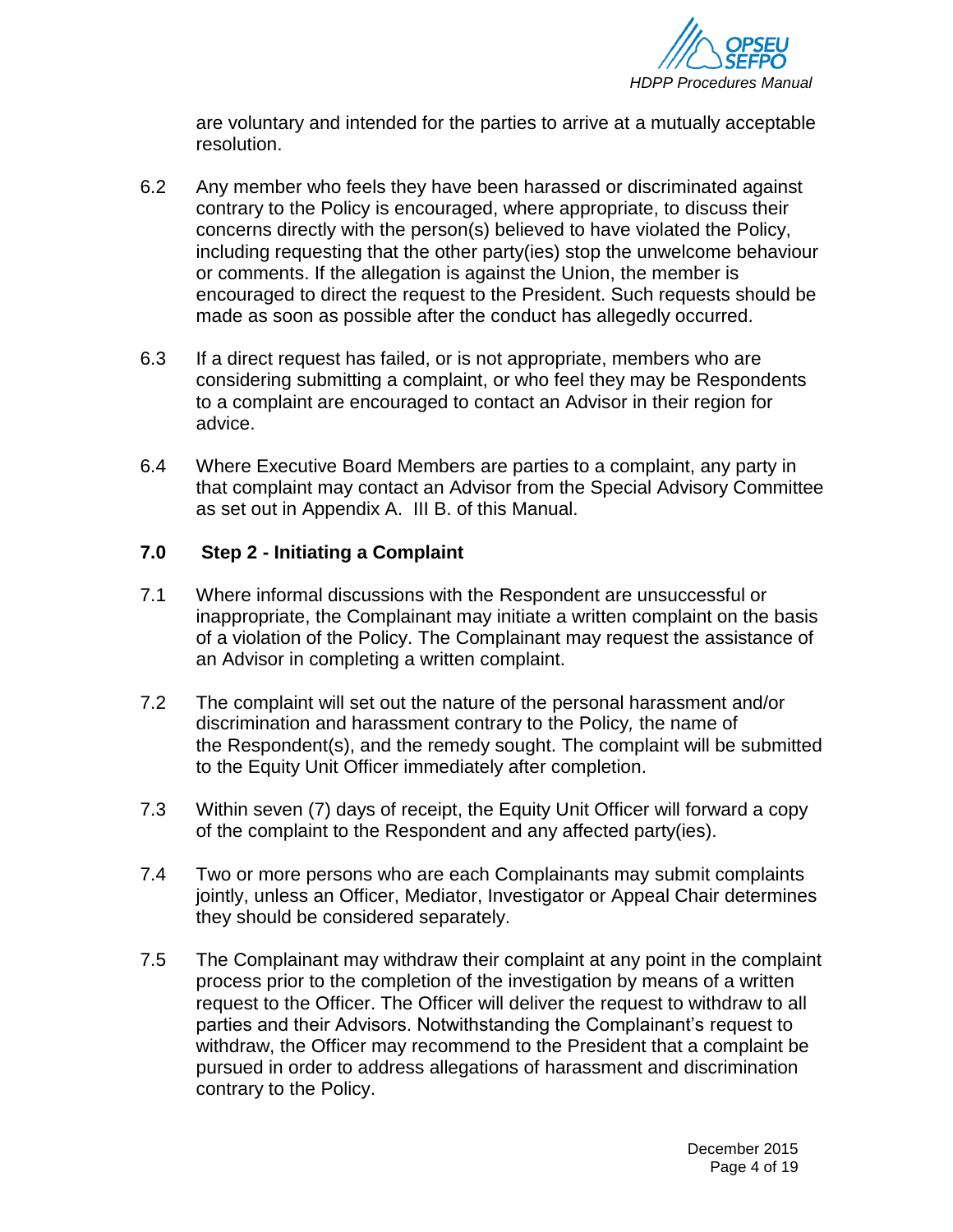

7.6 The Union may initiate and pursue a complaint in the absence of an individual complaint in accordance with the Policy and this Manual.

## **8.0 Step 3 – Notifying Affected Parties**

- 8.1 The Union will receive notice of a complaint as an affected party where an Officer, Investigator or Appeal Chair determines that:
	- a) the complaint raises issues of systemic discrimination, defined as patterns of behaviour, policies or practices that are part of the Union's organizational structures, and which create or perpetuate disadvantage based on a prohibited ground;
	- b) the complaint raises other issues that could affect the Union's central interests or the interests of OPSEU/SEFPO members generally (excluding the individual interests of Complainants or Respondents);
	- c) the Union is requested to participate in an Investigation or Appeal in order to provide information or submissions.
- 8.2 A member will receive notice of a complaint as an affected party where an Officer, Investigator or Appeal Chair determines that a complaint or response raises issues that could materially affect the member, or a member is requested to participate in an Investigation or Appeal in order to provide information or submissions.
- 8.3 The Officer, Investigator and/or Appeal Chair will consider any requests and submissions made by a Complainant or Respondent in determining whether or not the Union or a member is an affected party.
- 8.4 An affected party may seek to participate in the complaint at any stage, subject to the discretion of the Mediator, Investigator or Appeal Chair. Any affected party may also choose not to participate in the complaint process but may provide information or submissions. Copies will be provided to the Complainant and Respondent.

## <span id="page-4-0"></span>**9.0 Step 4 – Requesting Mediation**

- 9.1 It is understood that mediation is voluntary and that no negative inference will be made if any party decides not to participate. Mediation proceedings are confidential and without prejudice.
- 9.2 The Complainant or Respondent may request mediation by making a request to the Equity Unit Officer within fourteen (14) days of the date on which the complaint was received by the Respondent.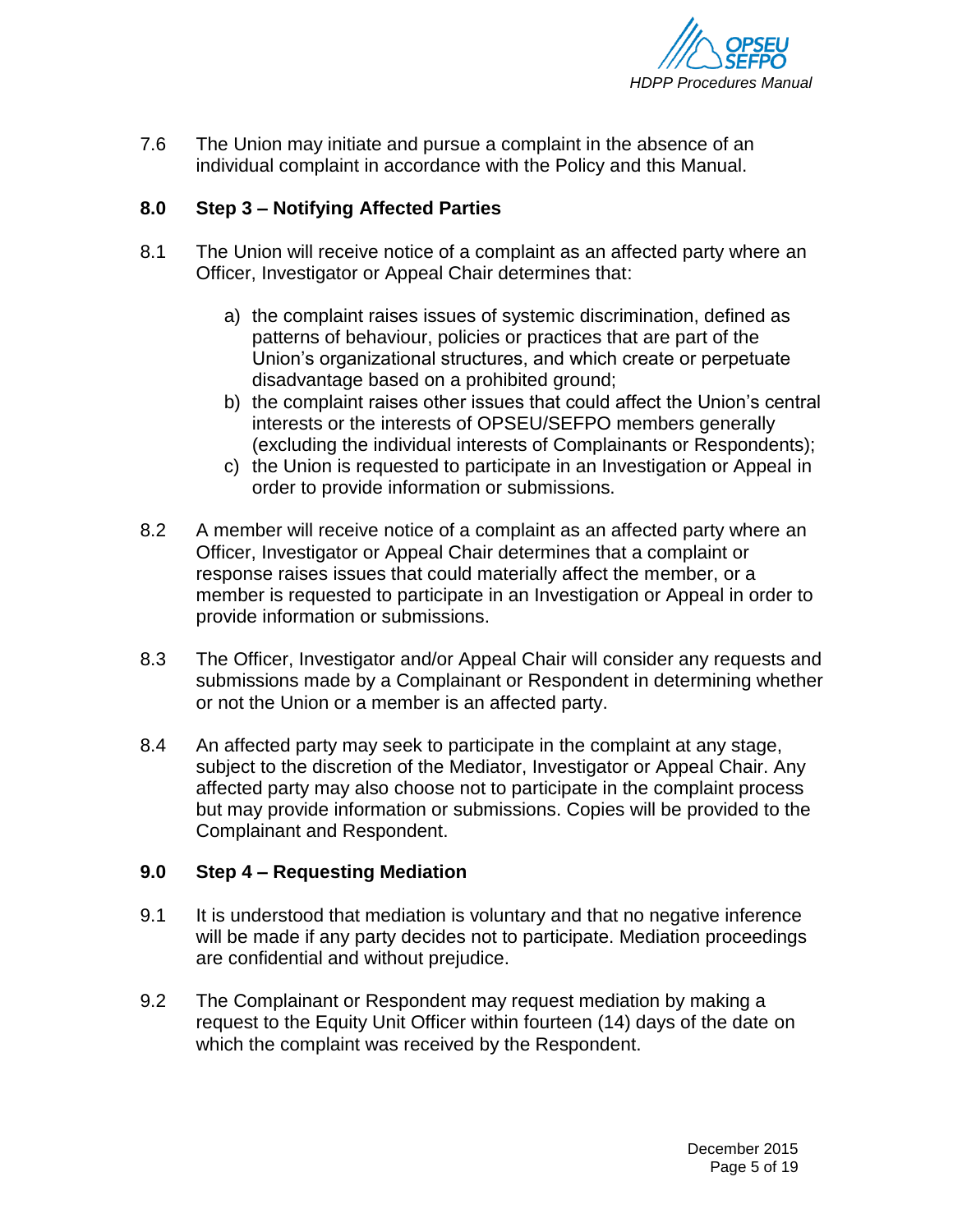

- 9.3 Should the Complainant and Respondent agree to mediation, the Officer will assign a Mediator from the list of Advisors and Investigators within seven (7) days of the request for mediation.
- 9.4 Where the mediation to be conducted is complex, The Officer may assign an external Mediator with approval from the Equity Unit Supervisor. Factors for assessing complexity include:
	- a) whether the complaint involves complex or systemic issues, or multiple witnesses or issues;
	- b) whether the Respondent(s) is the Union or an elected Union leader; and
	- c) whether there is a potential conflict of interest for internal Mediators because of the nature of the issues in the case.
- 9.5 The Officer will not assign a Mediator who has been previously involved in the case or who has a conflict of interest, unless the parties agree to the assignment.
- 9.6 If a complaint names an Executive Board member as Complainant or Respondent, the Officer will assign an external Mediator.
- 9.7 The Officer will not assign a Mediator who has been previously involved in the case or who has a conflict of interest, unless the parties agree to the assignment.
- 9.8 All reasonable efforts will be made to ensure that mediation will be conducted within twenty-one (21) days of the appointment of a Mediator. Mediation meetings will be scheduled as soon as possible.
- 9.9 At the mediation session, the mediator will meet with the parties, provide each party with an opportunity to provide the relevant facts, and assist them in arriving at a mutually agreeable resolution by settlement. At the request of the parties, mediation may include culturally-appropriate conflict resolution methods.
- 9.10 If mediation does not result in settlement, the Mediator will notify the assigned Officer within seven (7) days of the mediation if the Complainant requests an investigation.
- 9.11 If mediation results in settlement, the Mediator will forward the signed and dated minutes of settlement to the assigned Officer to review for approval within seven (7) days of the date of settlement.
- 9.12 An Officer must review minutes of settlements before they are considered approved and before they will take effect. Where the terms of settlement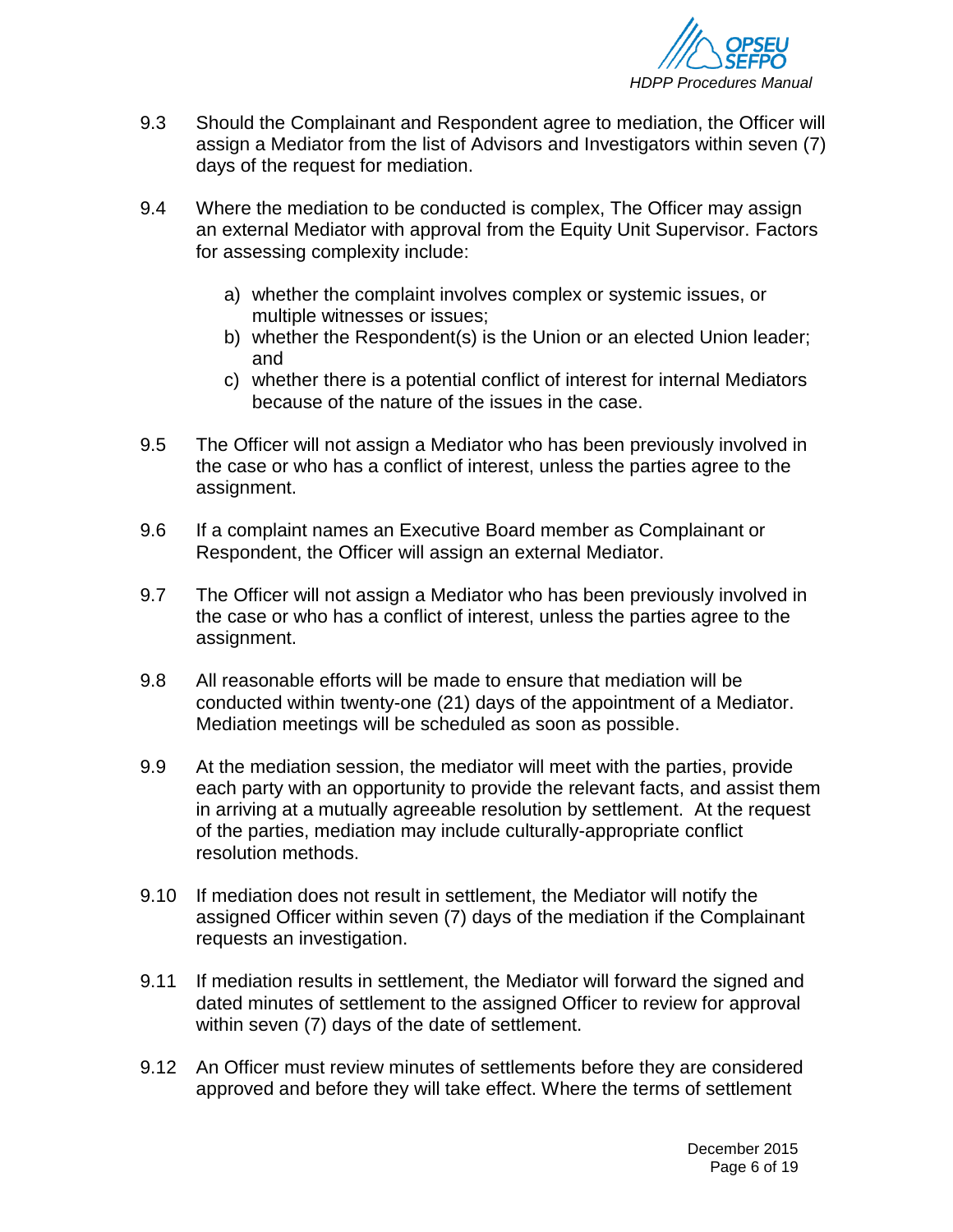

involve systemic issues, the settlement will be referred to the President to review for approval.

- 9.13 Where a settlement is approved, the complaint process is concluded. The Equity Unit Officer will forward a copy of the approved minutes of settlement to the parties within seven (7) days of approval.
- 9.14 Where a settlement is not approved, the Equity Unit Officer will notify the parties with reasons within seven (7) days of the decision. The parties may work with the Equity Unit Officer to agree to revised settlement terms as soon as possible but no later than fourteen (14) days of notification that the settlement was not approved. In the event that the parties are unable to reach agreement, the parties may initiate a formal complaint.
- 9.15 In the event that the terms of settlement are breached, a Complainant may submit a formal, written complaint to the Officer within thirty (30) days of the breach. The complaint must include the specific terms of settlement breached and a copy of the settlement alleged to have been breached. The Officer will deliver the complaint to all affected parties and their Advisors. The other party may submit a response within fourteen (14) days after the breach complaint was delivered. The process for resolving a complaint alleging breach of settlement will follow the normal process starting at 10.0 of this Manual.

## **FORMAL COMPLAINT RESOLUTION PROCESS**

#### <span id="page-6-0"></span>**10.0 Step 5 - Formal Complaint and Response**

- 10.1 A party may submit a formal complaint where:
	- a) a complaint is not resolved at the early resolution stage or
	- b) the early resolution process has not been invoked.
- 10.2 A formal complaint must identify:
	- a) the nature of the complaint;
	- b) all relevant dates;
	- c) all relevant places;
	- d) all relevant parties;
	- e) all relevant behaviour and conduct;
	- f) all relevant witnesses;
	- g) all relevant supporting documentation; and
	- h) the remedy sought.
- 10.3 A formal complaint must be submitted within twelve (12) months of the incident(s) which is the subject of the complaint.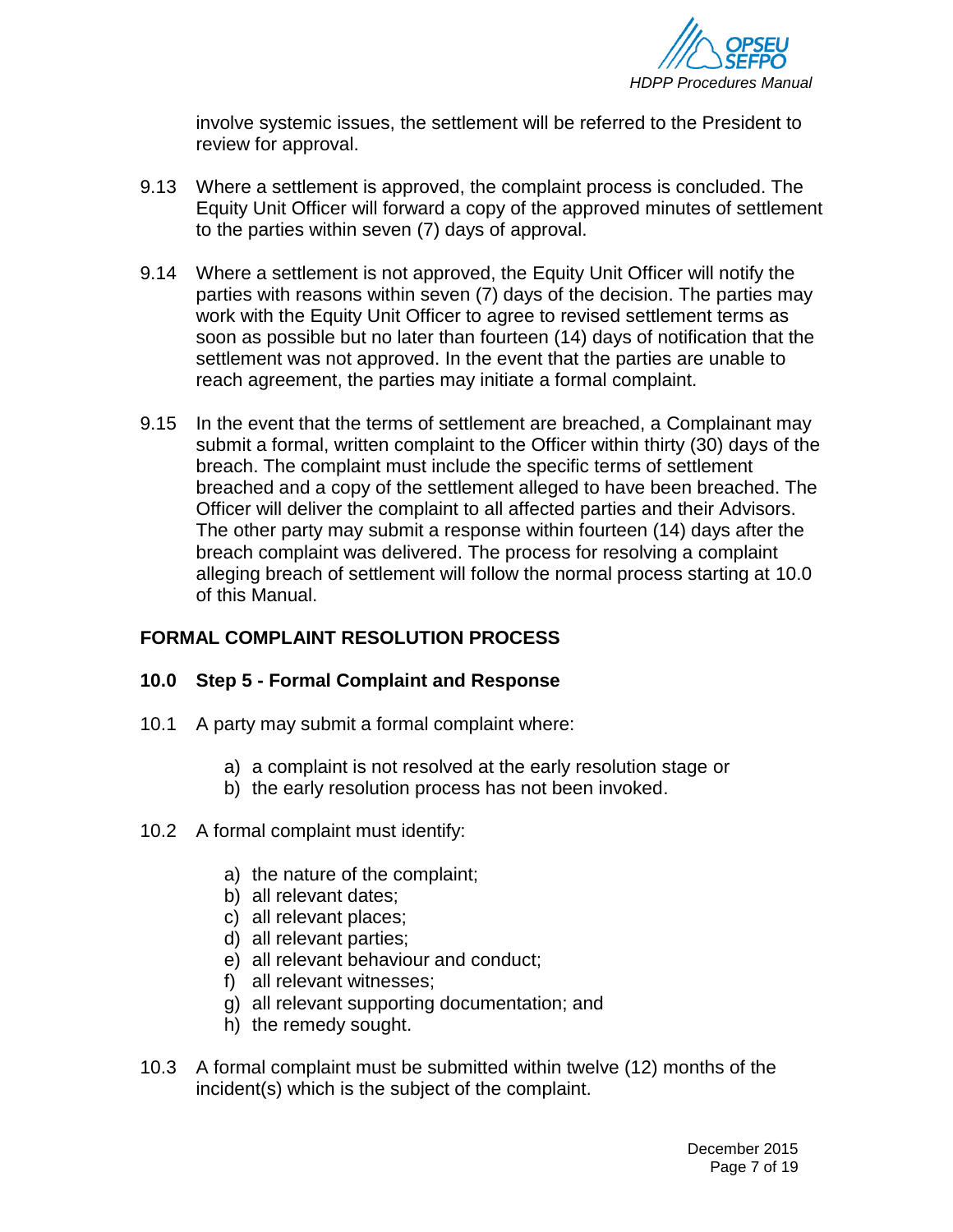

- 10.4 Within seven (7) days of receipt of a complaint, the assigned Officer will provide the Respondent with the following:
	- a) a copy of the complaint;
	- b) a copy of the Policy and this Manual;
	- c) a Response Form;
	- d) a list of regional Advisors from which the Respondent may select an Advisor;
	- e) a summary of the Respondent's rights and responsibilities; and
	- f) notification that, in the event that no response is submitted, the complaint may proceed to investigation without further notice and based solely on the available evidence.
- 10.5 The response will set out the Respondent's position on the allegations set out in the complaint and will include:
	- a) a list of relevant dates,
	- b) relevant places;
	- c) relevant parties;
	- d) relevant behaviour and conduct;
	- e) relevant supporting documentation; and
	- f) a list of witnesses.
- 10.6 A response must be submitted to the Equity Unit Officer within fourteen (14) days of the date the Respondent received the formal complaint.
- 10.7 A Respondent who has reason to believe that the complaint itself is a form of harassment or discrimination contrary to the Policy, or who wishes to submit a counter-complaint must do so within fourteen (14) days of receiving the complaint. Complaints and counter complaints may be consolidated at the discretion of the Equity Unit Officer.
- 10.8 If the Respondent does not submit a response within fourteen (14) days, the investigation may proceed without further notice and based solely on the available information.

#### <span id="page-7-0"></span>**11.0 Step 6 - Reviewing the Formal Complaint**

- 11.1 The Equity Unit Officer will conduct a threshold assessment of the complaint in order to determine, whether or not, there is a reasonable prospect that the complaint will succeed. A threshold assessment will be conducted within seven (7) days of a response or within twenty-eight (28) days of a complaint where a response is not submitted.
- 11.2 In addition to the above, threshold assessments of personal harassment complaints will consider additional factors, including: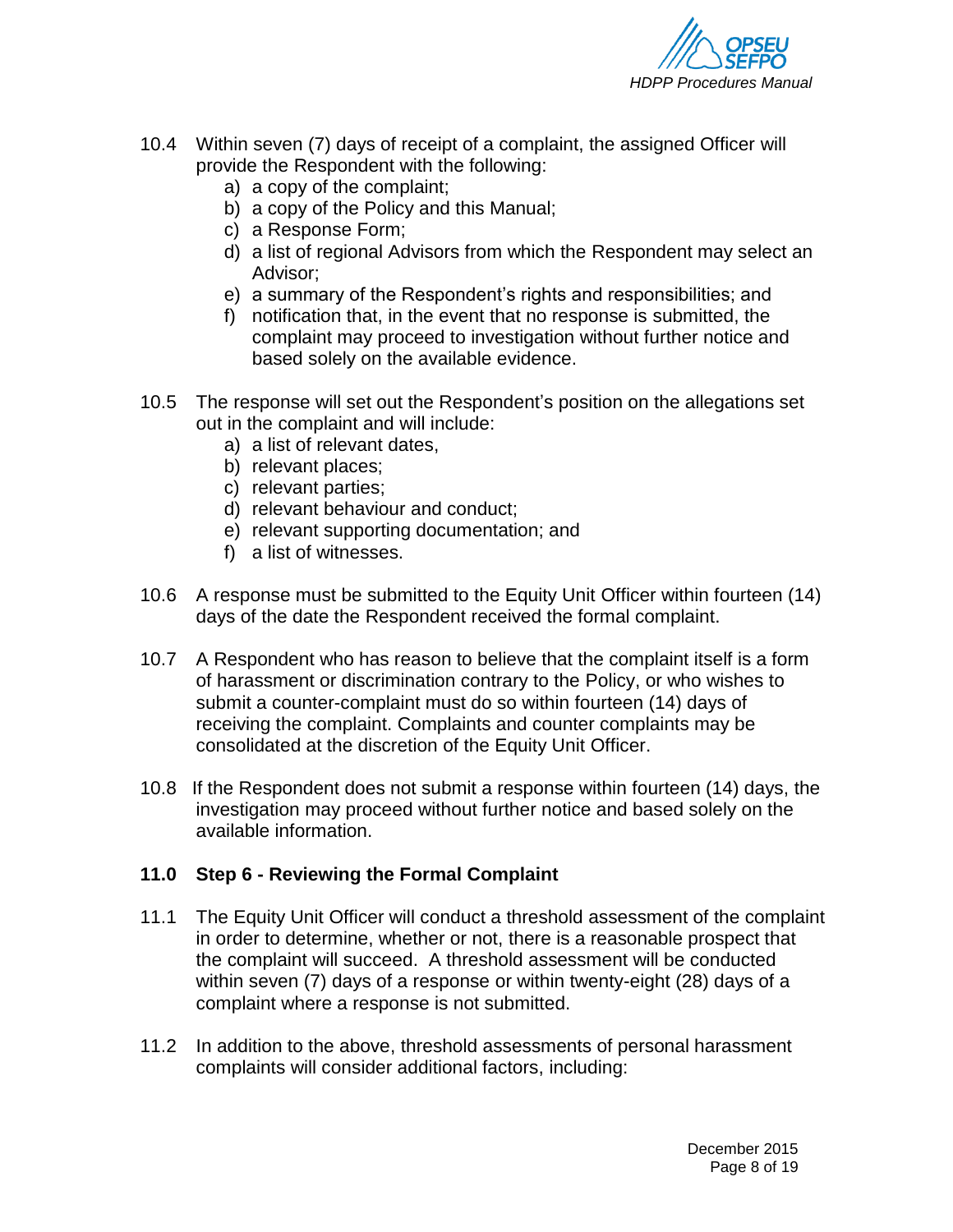

- a) whether the complaint involves repeated, excessive, unwelcome behaviour directed at an individual that is known or ought reasonably be known to be unwelcome;
- b) whether the complaint involves violence or threat of violence, including but not limited to conduct that causes or could cause a reasonable person to fear damage to property;
- c) whether the conduct complained of poses or could pose a serious risk of harm to individuals or resources; or
- d) whether the complaint involves systemic issues, complex or multiple issues.
- 11.3 Any party to a complaint may request reconsideration of a decision made under Section 11.1 or 11.2. Such requests must:
	- a) be submitted within seven (7) days of receipt of the Officer's assessment;
	- b) be provided in writing to the Supervisor of the Equity Unit; and
	- c) include all relevant information and documentation.
- 11.4 Within seven (7) days of receipt of the request for reconsideration, the Supervisor of the Equity Unit will determine the request(s) in their discretion, and based on the substance of the request, response(s) to the request, and all available and relevant information, a written decision on reconsideration will be issued and is final.
- 11.5 If a complaint names an Executive Board member as Complainant or Respondent, an external Investigator will be consulted before a decision under Section 11.1, 11.2, or 11.4.

## **INVESTIGATION**

#### <span id="page-8-0"></span>**12.0 Step 7 – Investigation**

- 12.1 Where the Officer determines that the complaint meets the threshold of harassment or discrimination contrary to the Policy, the Officer will select an Investigator from the region where the complaint arose, unless there is a conflict of interest in which case, an Investigator will be assigned from another region.
- 12.2 Where the investigation to be conducted is complex, an external Investigator may be assigned by the Equity Unit. Factors for assessing complexity include:
	- a) whether the complaint involves complex or systemic issues, or multiple witnesses or issues;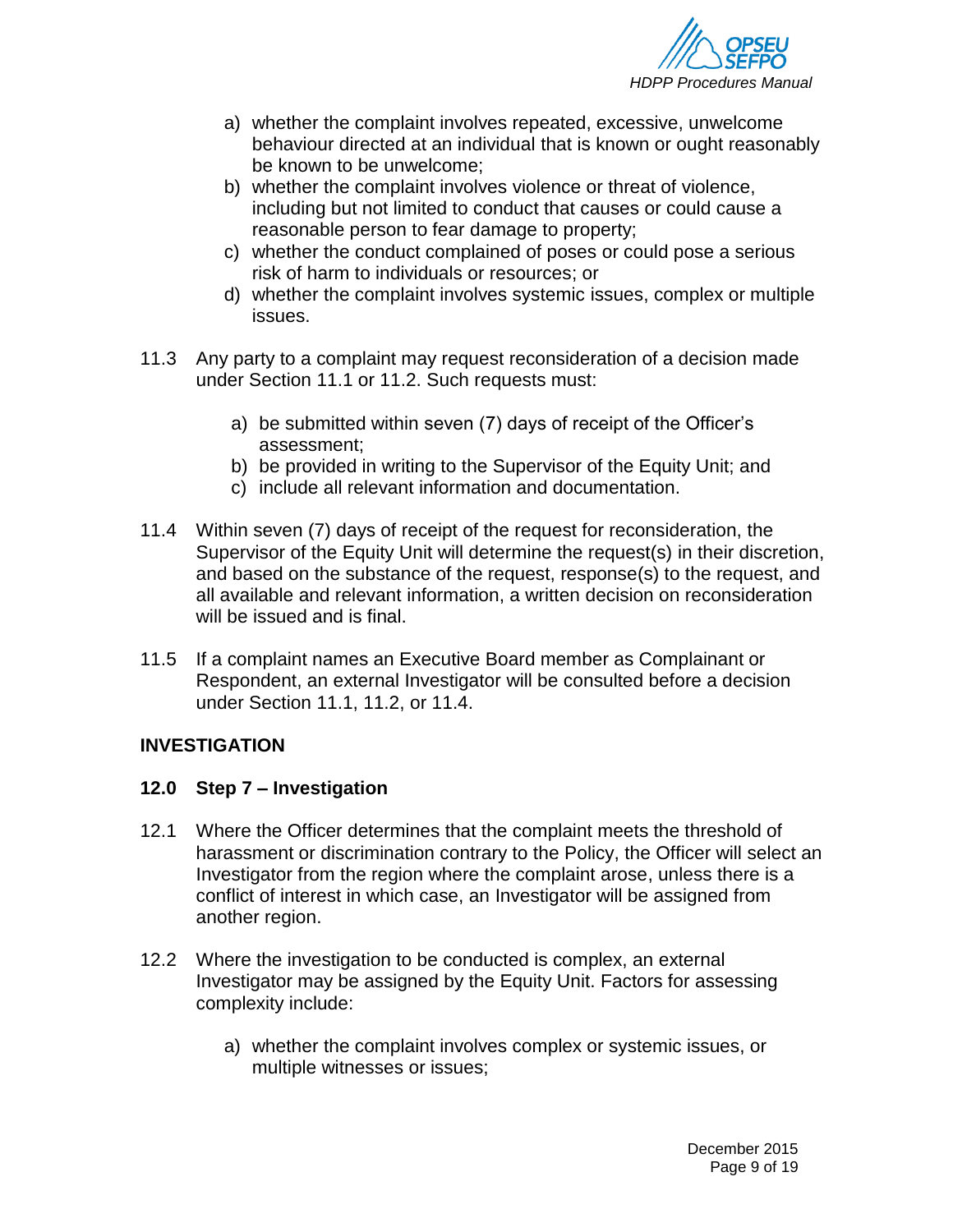

- b) whether the Respondent(s) is the Union or an elected Union leader; and
- c) whether there is a potential conflict of interest for internal Investigators because of the nature of the issues in the case.
- 12.3 If a complaint names an Executive Board member as Complainant or Respondent, the Officer will assign an external Investigator.
- 12.4 The Investigator will normally commence the investigation within fourteen (14) days of receipt of the file.
- 12.5 The Investigator's process of investigation will include the following:
	- a) assessment of the complaint and response and any supporting documents;
	- b) interviews of the witnesses identified by the parties and review of any documents; and
	- c) interviews of any other witnesses and review of any other documents deemed to be necessary by the Investigator.
- 12.6 It is understood that witnesses who are employees of the Union will be interviewed as a last resort. Employees may be invited to participate in the investigation but are under no obligation to do so. Employees will have the right to representation from their bargaining agent.
- 12.7 Where the Investigator considers it appropriate to do so, the Investigator may recommend to the parties, at any time during the investigation, that they should attempt to resolve the complaint through settlement.
- 12.8 All persons being interviewed during an investigation are encouraged to cooperate fully and to provide the Investigator with all relevant information and documents. Where a person declines to co-operate with an investigation or to provide relevant documents or information, an Investigator may proceed and prepare the investigation report without any further notice and based solely on the available information.
- 12.9 Each party will be provided with sufficient information concerning the evidence and the other party's position in order to have a reasonable opportunity to respond.
- 12.10 The Investigator will forward a draft report to the Officer as soon as possible, but no later than sixty (60) days after the commencement of the investigation.
- 12.11 The Officer will forward the draft report to the parties and their Advisors. The parties may submit a written reply to the draft report to the Officer within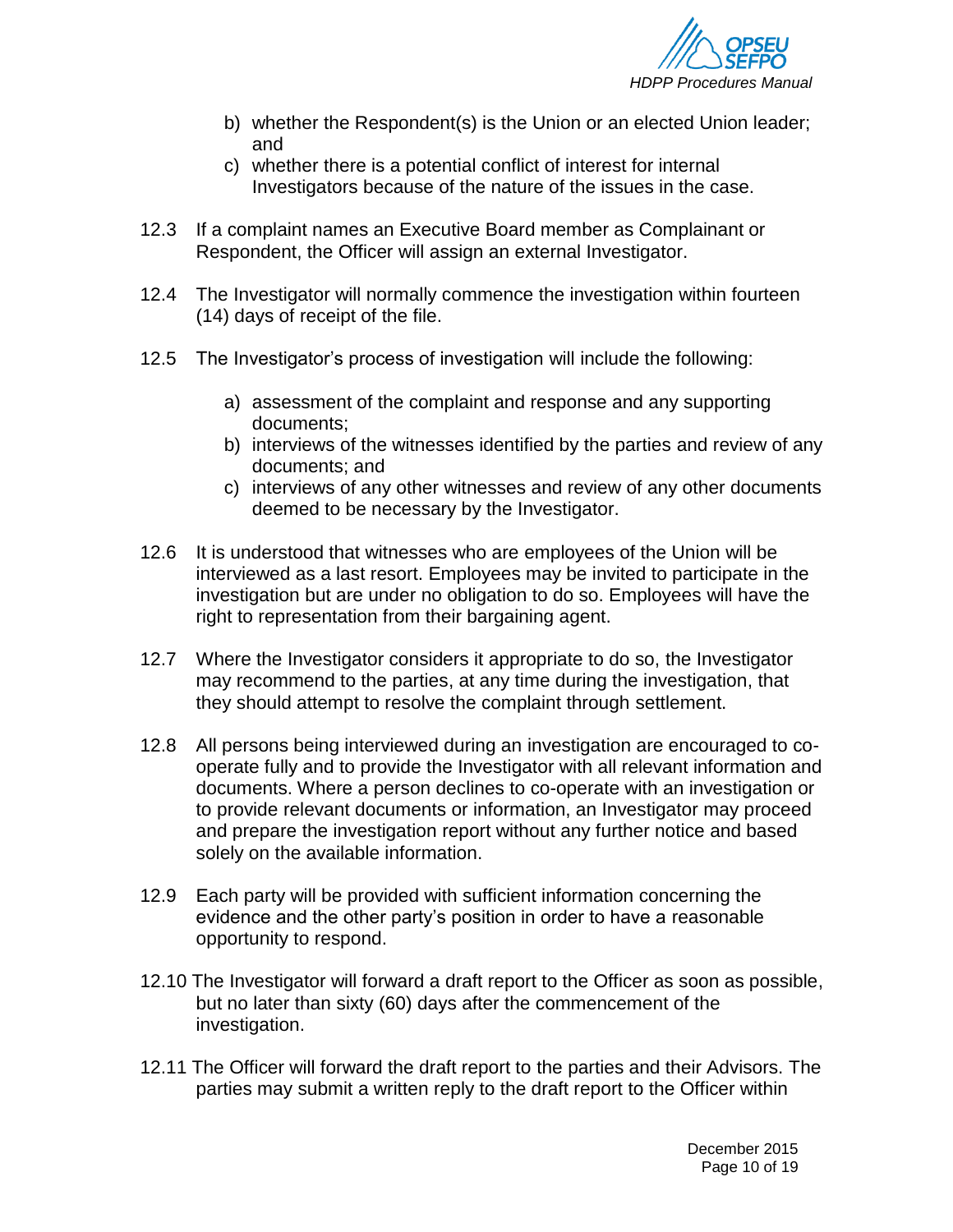

fourteen (14) days of receipt of the draft report. The Officer will immediately forward each reply to the Investigator and to the other parties and their Advisors.

- 12.12 Within fourteen (14) days of receipt of any replies, the Investigator will complete and forward a final report, including any recommendations for remedy, corrective action or sanction to the Equity Unit Officer. The Equity Unit will immediately forward the final report to all parties and their Advisors.
- 12.13 Recommendations for remedy, corrective action or sanction for breach of the Policy may include, but are not limited to, a warning, reprimand, apology, behavioural contract, education or training, removal from office or bar on running for office for a specified time.

## **APPEAL**

#### <span id="page-10-0"></span>**13.0 Step 8 – Appeal**

- 13.1 A Complainant, Respondent, or the Union may submit to the Officer a written appeal of an Investigator's findings or recommendations.
- 13.2 Appeals must be submitted within fourteen (14) days of the date on which the party making the appeal received the investigation report.
- 13.3 An appeal must include:
	- a) grounds for appeal in accordance with 13.4 of this Manual;
	- b) any submissions and information relevant to the issues of the Appeal;
	- c) the remedy or relief sought.
- 13.4 An appeal must be based on one or more of the following grounds:
	- a) actual bias of the investigator or the Union;
	- b) substantial prejudice resulting from a violation of the rules of procedural fairness in the course of the investigation;
	- c) The Investigator's findings or recommendations conflict with established jurisprudence or violate the Policy.
- 13.5 An appeal will be subject to an immediate threshold assessment to be determined by the Officer. Factors for assessing a request include whether there is a reasonable prospect that the appeal will succeed.
- 13.6 Where an Officer determines that an appeal meets the threshold, the appeal will be provided to the parties and their Advisors within seven (7) days. The responding party may submit a written response to the Appeal within fourteen (14) days of the date on which they received the appeal.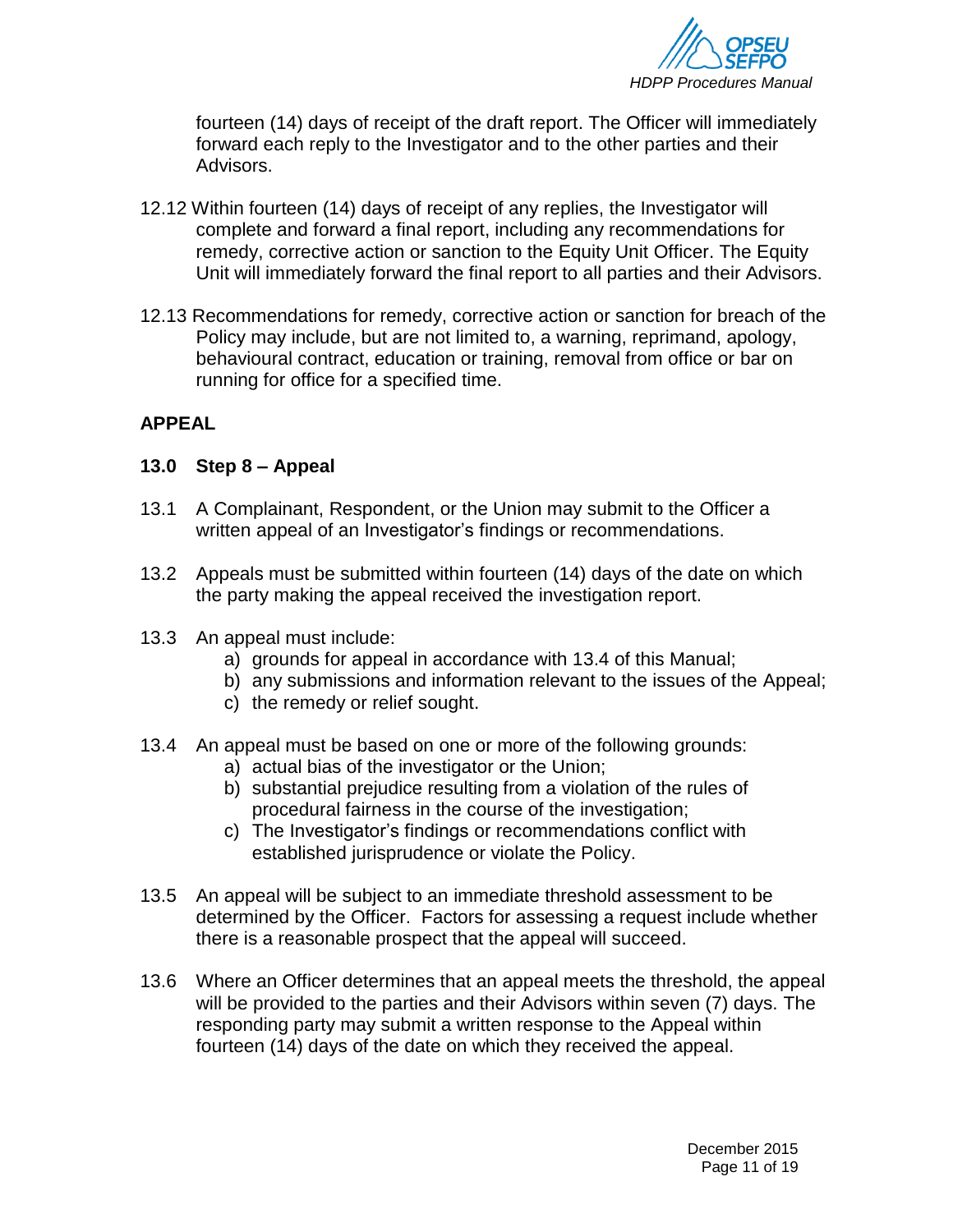

- 13.7 Within fourteen (14) days of the threshold assessment; the Officer will assign an Appeal Chair from the list of Appeal Chairs. The Equity Unit will send a copy of the appeal, the final report and all other relevant documentation to the Appeal Chair.
- 13.8 The Appeal Chair will determine their own procedures and may make any procedural rulings necessary to ensure a fair, accessible and expeditious determination of the Appeal.
- 13.9 The Appeal Chair will issue a decision as soon as possible, but no later than twenty-eight (28) days after receipt of the required information and documents. An Appeal Chair may vary an Investigator's findings and/or recommendations.

#### **BOARD IMPLEMENTATION**

#### <span id="page-11-0"></span>**14.0 Step 9 – Board Implementation**

- 14.1 The Officer will forward the final report or appeal decision, including any recommendations for remedy, corrective action or sanction to the President, the parties and their Advisors within seven (7) days of receipt of the report or appeal decision.
- 14.2 The President, First Vice-President/Treasurer, Regional Vice-Presidents, and the Executive Board, as appropriate, will implement all recommendations for remedy in accordance with the Policy.
- 14.3 Where the Investigator or Appeal Chair recommends:
	- that a member is to be removed or suspended from office,
	- barred from running for office

the recommendation is subject to a two-thirds majority vote of the Executive Board in accordance with article 7.2.2 of the OPSEU/SEFPO Constitution.

- 14.4 The parties will be provided with an opportunity to make a time-limited presentation and/or written submission to the Executive Board. Presentations and submissions must address the recommendations, and may not seek to challenge the findings of the Investigator or Appeal Chair. Parties may be accompanied or assisted by an Advisor and/or support person when making a presentation to the Executive Board.
- 14.5 Where the Executive Board decides that the Union will not implement a recommendation regarding removal from office or a bar from running for office, it may vary the recommendation.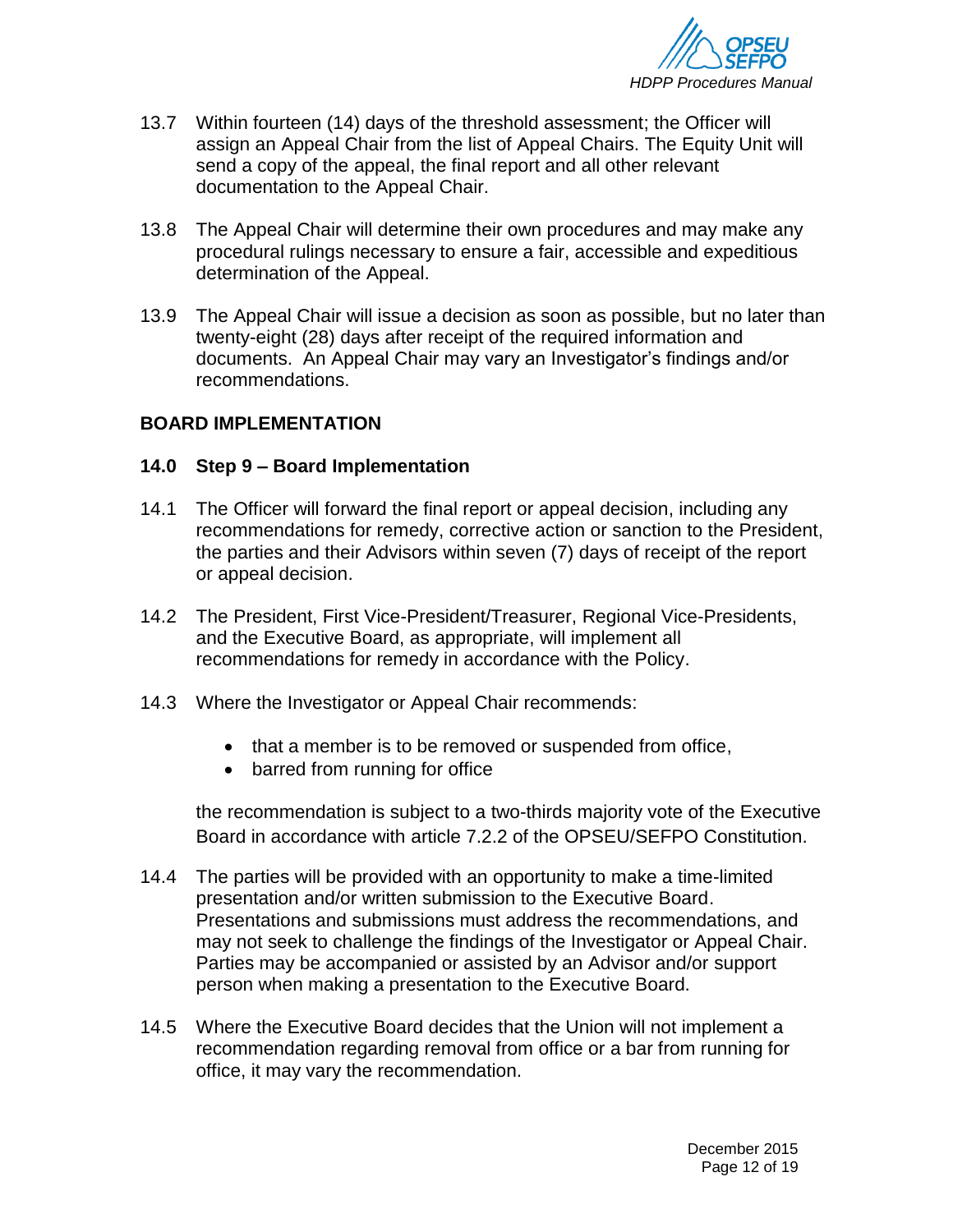

- 14.6 The President, the First Vice-President/Treasurer, the RVP, and/or the Executive Board, as appropriate, will notify the Equity Unit Officer, the parties and their Advisors in writing of a decision to implement, not implement or vary the recommendations. Where possible, notification of a decision will be provided with reasons and as soon as possible within thirty (30) days of the implementation.
- 14.7 Where implementation of a systemic remedy is recommended, the timeframes in 14.6 may be extended at the discretion of the President's Office. Notification of a decision to implement systemic remedies will include an implementation schedule.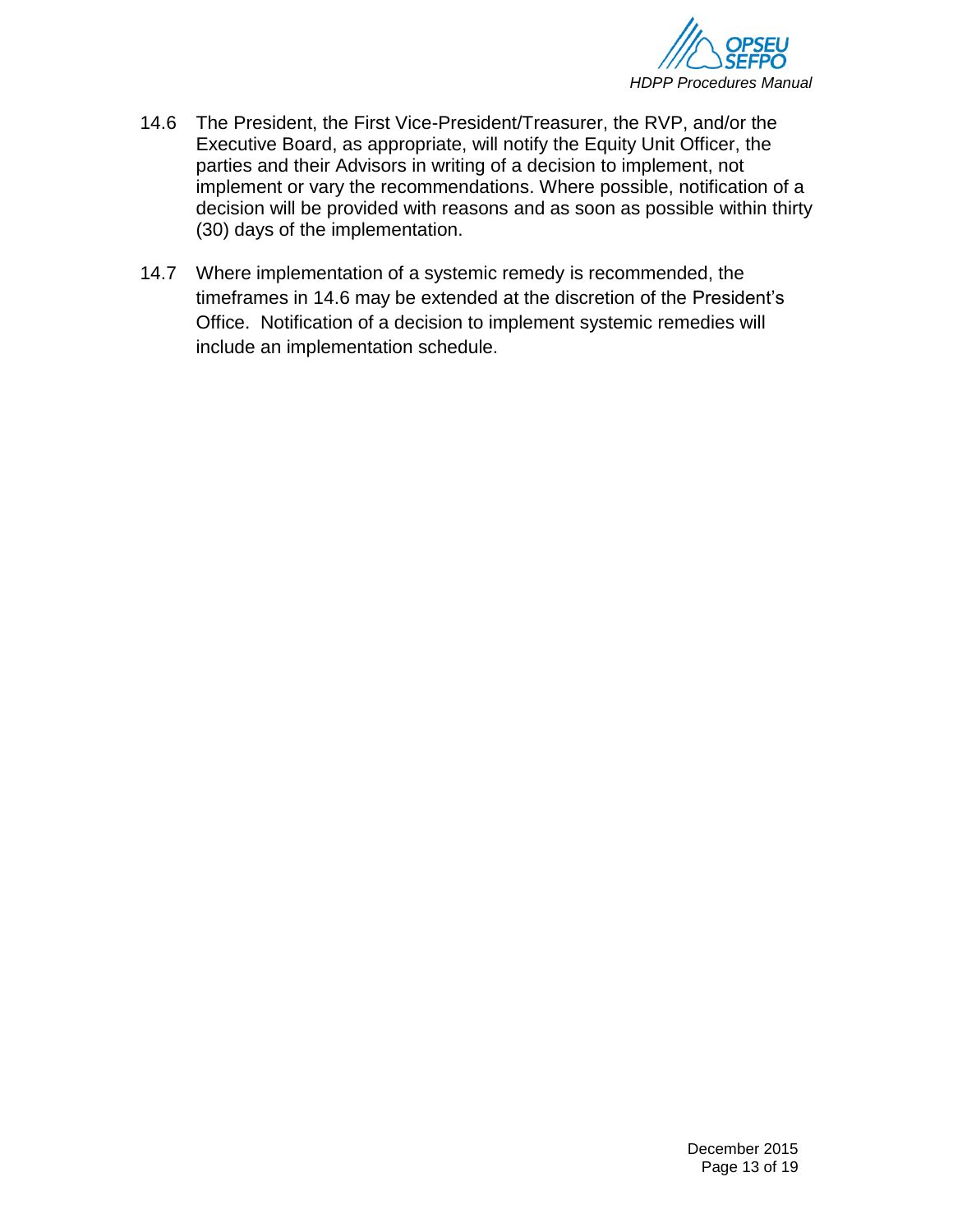

## **APPENDIX A – ADMINISTRATION**

## **I. DEFINITIONS**

In this Procedures Manual

- a) "Advisor" refers to member Advisors selected in accordance with Appendix A of this Manual;
- b) "Affected party" refers to OPSEU/SEFPO or a member(s) when so identified in accordance with 7.0 of this Manual;
- c) "Day" in this Manual refers to calendar days;
- d) "Mediation" refers to a variety of dispute resolution processes, including culturally appropriate methods of resolution, prior to the commencement of the formal resolution process;
- e) "Officer" refers to an Officer of the Equity Unit;
- f) "Policy" refers to the Harassment and Discrimination Prevention Policy;
- g) "RVP" refers to the Regional Vice-President for the Region in which a complaint is filed;
- h) "Union" refers to OPSEU/SEFPO, as represented by the President, First Vice-President/Treasurer, Regional Vice-President, or Executive Board as appropriate.

## <span id="page-13-0"></span>**II. ROLES AND RESPONSIBILITIES**

## **A. Equity Unit Officers**

As of the date of this Manual, the responsibilities of the Officers in connection with the Policy and Procedures include:

- a) facilitate efficient and timely processing of cases in accordance with these procedures;
- b) make assessments with respect to time-limits, threshold assessments and requests for appeal;
- c) provide advice to Advisors and Investigators regarding interpretation and application of the Policy and this Manual;
- d) assist Complainants and Respondents with selection of Advisors;
- e) facilitate selection of Mediators, Investigators and Appeal Chairs;
- f) notify all parties of relevant information, submissions and requests made by all parties;
- g) approve and monitor settlements in accordance with this Manual, and provide notice to the President's Office where the Union is an affected party in relation to the complaint, settlement or appeal;
- h) advise the Respondent, the President, and any other parties of their obligation(s) regarding compliance and/or implementation of a remedy, corrective action and/or sanction;
- i) work with the OPSEU/SEFPO Training Unit on the design and delivery of Policy and Manual related training;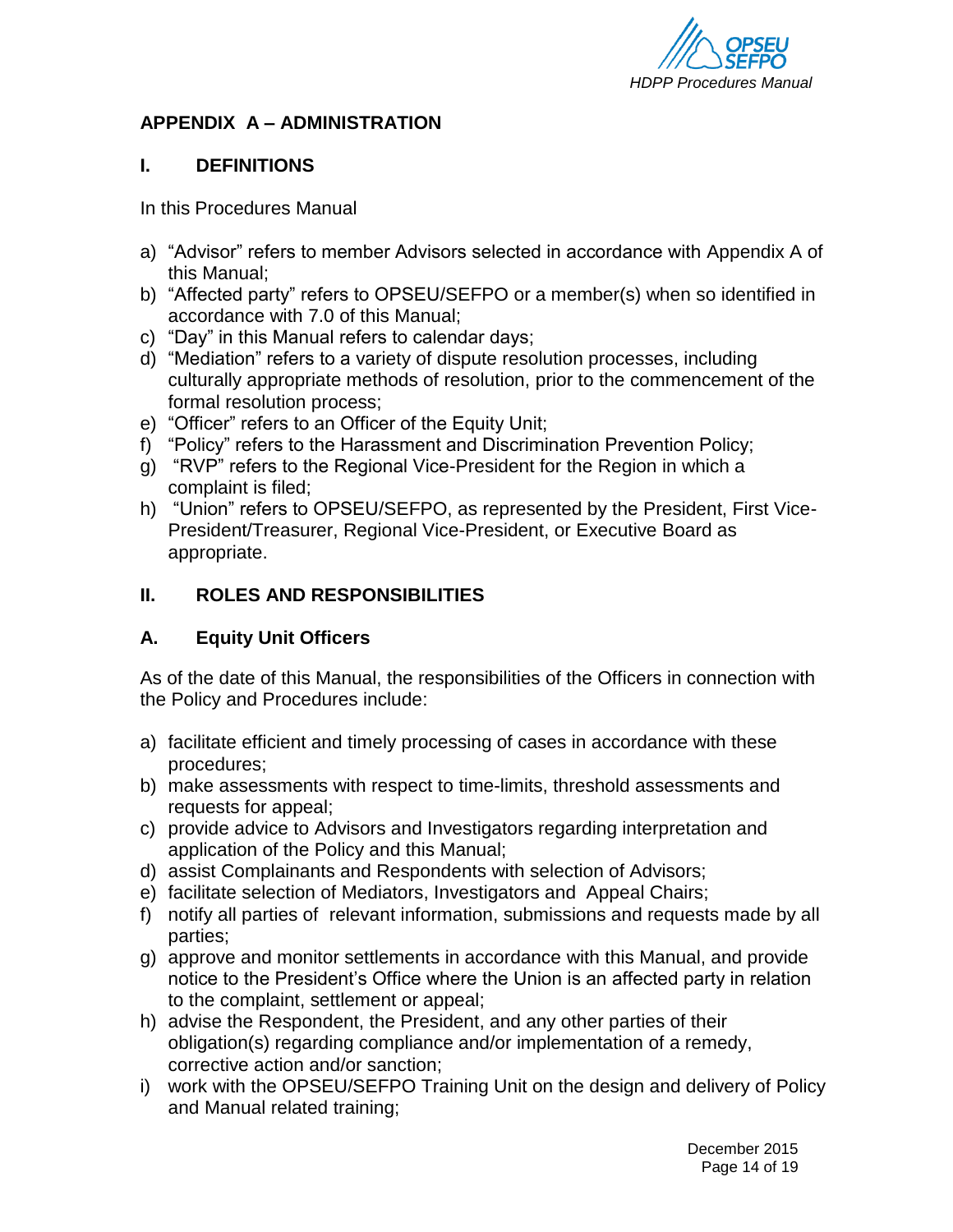

j) assist in tracking formal complaints under the Policy.

## **B. Equity Unit Secretary**

As of the date of this Manual, the responsibilities of the Equity Unit Secretary in connection with the Policy and Procedures include:

- a) maintain an up to date list of Advisors, Investigators and Appeal Chairs;
- b) provide all relevant forms, documents and other materials, as necessary;
- c) provide administrative and scheduling assistance for early resolution processes, mediation, investigations and hearings;
- d) ensure all parties receive correspondence and notice of all proceedings in a timely manner.

## **C. Equity Unit Supervisor**

As of the date of this Manual, the responsibilities of the Equity Unit Supervisor include:

- a) provide general supervisory oversight of the work of the Equity Unit Secretary and Officers;
- b) provide case-consultation direction, advice and information;
- c) approve the list of Mediators, Investigators and Hearing Chairs;
- d) review for approval all costs related to representation, early resolution, mediation, investigation or an appeal in accordance with the Policy, this Manual and OPSEU/SEFPO policy and practices.

## **D. Advisors**

As of the date of this Manual, the responsibilities of Advisors include:

- a) ensure accommodation and health and safety needs of Complainants/ Respondents are met;
- b) advise Complainants or Respondents of their rights, including their right to representation, and options available under the Policy and this Manual;
- c) provide all relevant documents to members;
- d) assist Complainants or Respondents in completing all relevant forms;
- e) documenting details of concerns, actions taken, outcomes and/or remedies;
- f) refer members to other resources as appropriate;
- g) determine where early resolution processes or mediation may not be appropriate (e.g. situations of violence, threat of harm, etc.);
- h) encourage early resolution processes, mediation and/or act as a Mediator, where appropriate;
- i) where acting as a Mediator,
	- i. assist the Complainant and Respondent to reach a mutually agreeable settlement;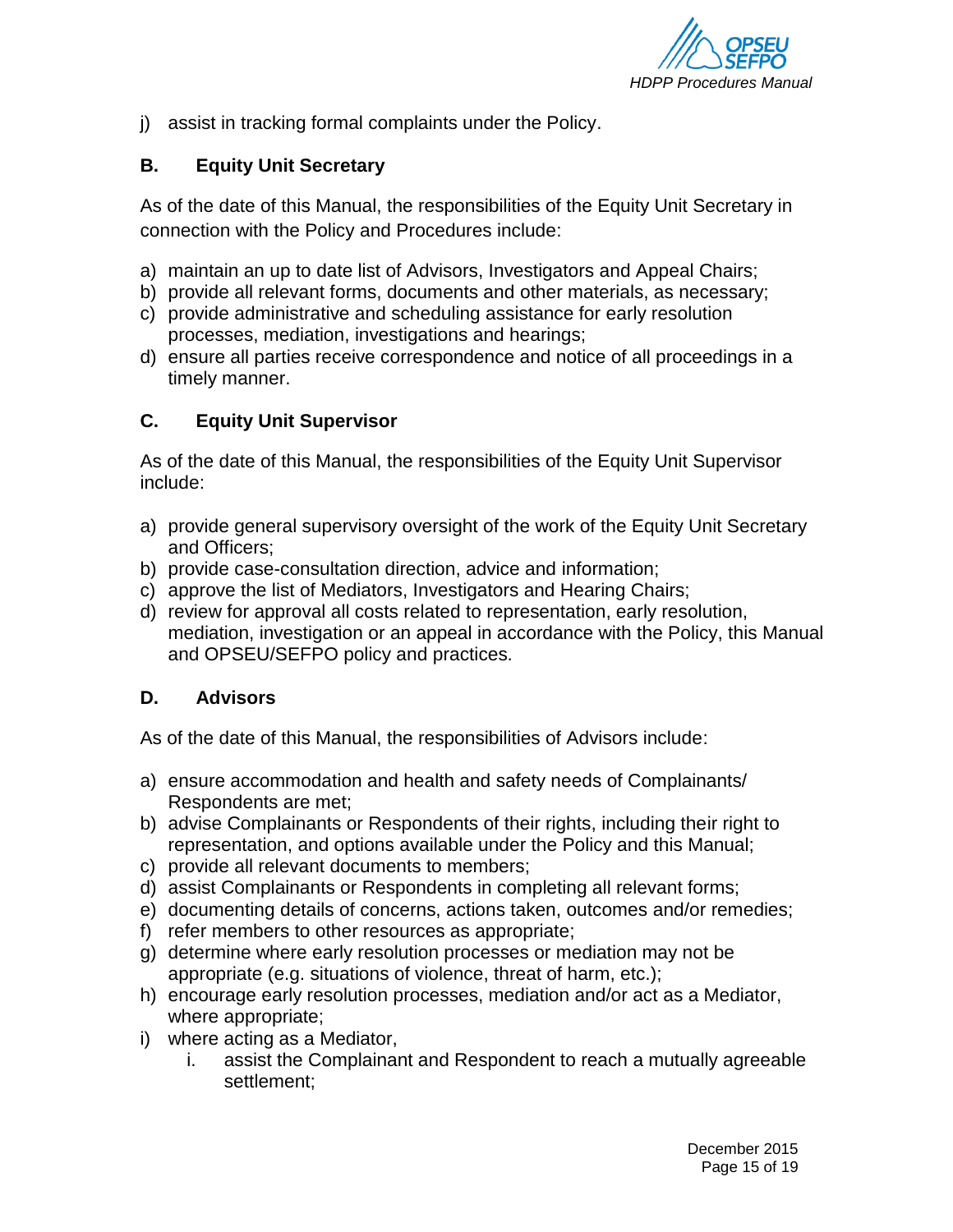

- ii. assist the Complainant and Respondent to document any settlement that is reached;
- iii. provide all signed and dated settlement agreements to the Officer.
- j) assist Complainants or Respondents to meet the procedural and time requirements as set out in this Manual;
- k) ensure Respondents are aware of time limits required for compliance of any remedy, corrective action and/or sanction;
- l) maintain a log of calls/inquiries and their disposition, and submit quarterly reports to the Equity Unit;
- m) consult with Officers where difficulties arise in the interpretation of the Policy or the procedure;
- n) maintain confidentiality in individual cases except as otherwise required by law or these procedures;
- o) provide education on the prevention of harassment and discrimination;
- p) attend mandatory training.

## **E. Investigators**

As of the date of this Manual, the responsibilities of Investigators include:

- a) ensure accommodation and health and safety needs are met;
- b) gather all relevant evidence, interview witnesses, and review documents;
- c) encourage the parties to mediate and resolve the complaint;
- d) prepare a draft report and forward it to the assigned Officer;
- e) consider any relevant responses in the parties' reply, prepare a final report with recommendations, and forward it to the assigned Officer;
- f) forward all documents to the Equity Unit for secure storage after completion of each case. The Investigator must not retain any documents;
- g) attend mandatory training.

## **F. Appeal Chairs**

As of the date of this Manual, the responsibilities of the Appeal Chair include:

- a) conduct the appeal in a fair and expeditious manner;
- b) hear the facts and make a determination;
- c) recommend individual and systemic remedies, as appropriate.

# <span id="page-15-0"></span>**III. SELECTION PROCESSES**

## **A. Member Advisors and Investigators**

There will be four (4) Advisors in each region. Advisors are entitled to paid time-off for carrying out their responsibilities under the Policy.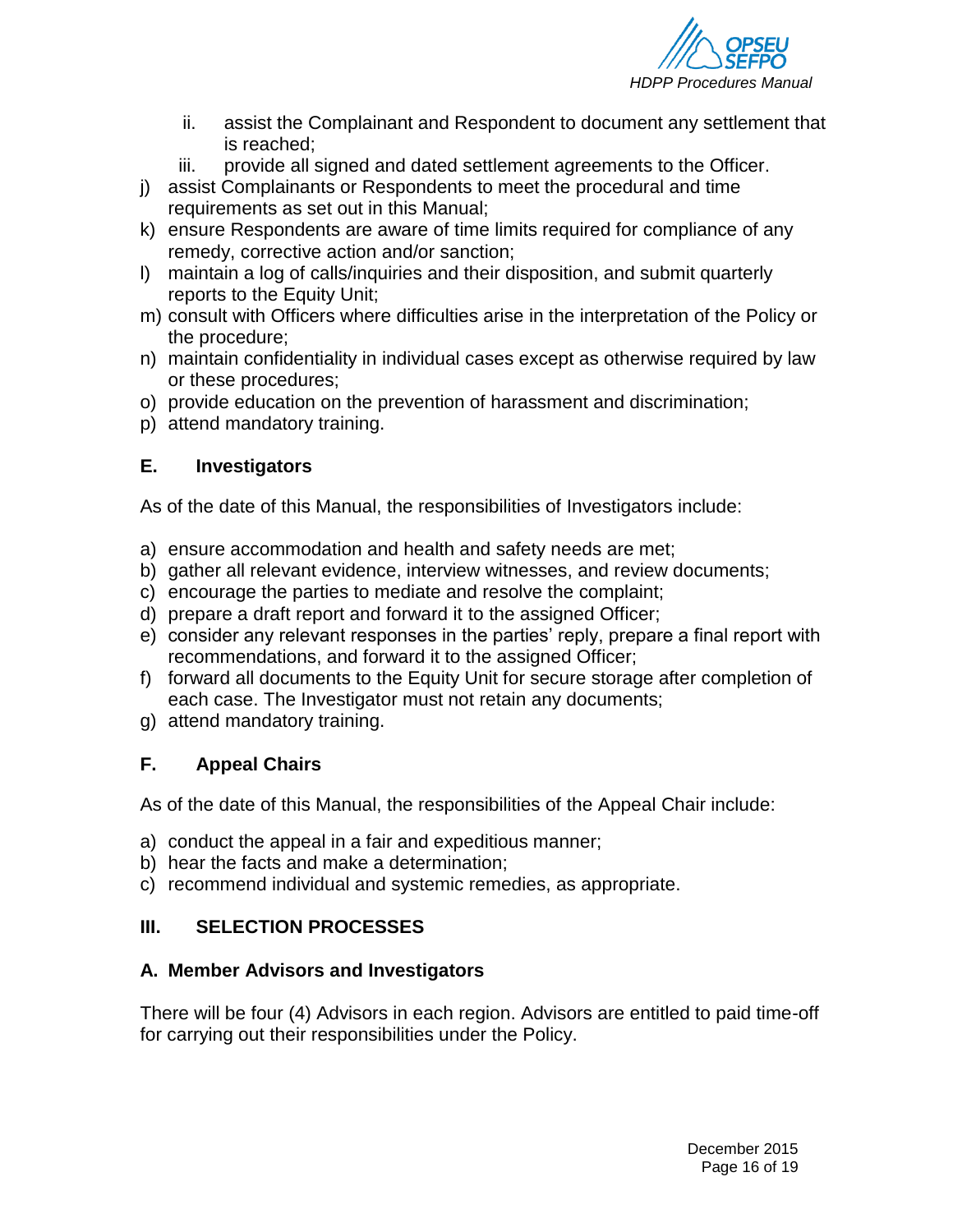

In addition to the four (4) Advisors in each region, there will be two (2) Investigators in each region. Investigators are entitled to paid time-off to conduct investigations and all related work.

If the workload in any region results in a backlog, the Equity Unit may assign a former Advisor or Investigator in the region or an Advisor or Investigator from another region. If the backlog persists, the regional Advisors or Investigators may apply to the President for additional Advisors or Investigators. The same selection process applies.

The Advisors and Investigators for each region will be determined by a selection process as follows:

- a) the Equity Unit will determine the number of vacancies in each region and advertise the vacancies as widely as possible;
- b) interested members in good standing, with a demonstrated understanding of and background in human rights issues, and a demonstrated ability to advise and mediate complaints will be encouraged to submit an application to the Equity Unit;
- c) a committee consisting of a total of two (2) Advisors and/or Investigators and one (1) Officer will interview and select the most appropriate member to fill the vacancy. Committee members will be selected by the Equity Unit on the basis of their interest, availability, as well as their experience in the role of Advisor or Investigator. Efforts will be made to ensure that the member representatives on the committee have diverse backgrounds;
- d) the selection process will include both a written component and an interview.

## **B. Special Advisory Committee**

A Special Advisory Committee consisting of a minimum of three (3) Advisors or Investigators will be selected from the pool of interested Advisors and Investigators to advise Executive Board members or parties in complex complaints.

A selection committee consisting of a total of two (2) Advisors and/or Investigators and one (1) Officer will select the most appropriate members to sit on the Advisory Committee.

## **C. External Mediators, Investigators and Appeal Chairs**

The list of Mediators, Investigators and Appeal Chairs is available in the Equity Unit and will be updated every two (2) years. All of the aforementioned are external to OPSEU/SEFPO and will be selected for their independence, expertise and record on human rights issues.

The above-mentioned list is approved by the Equity Unit Supervisor, following consultation with other Supervisors and Administrators, as appropriate.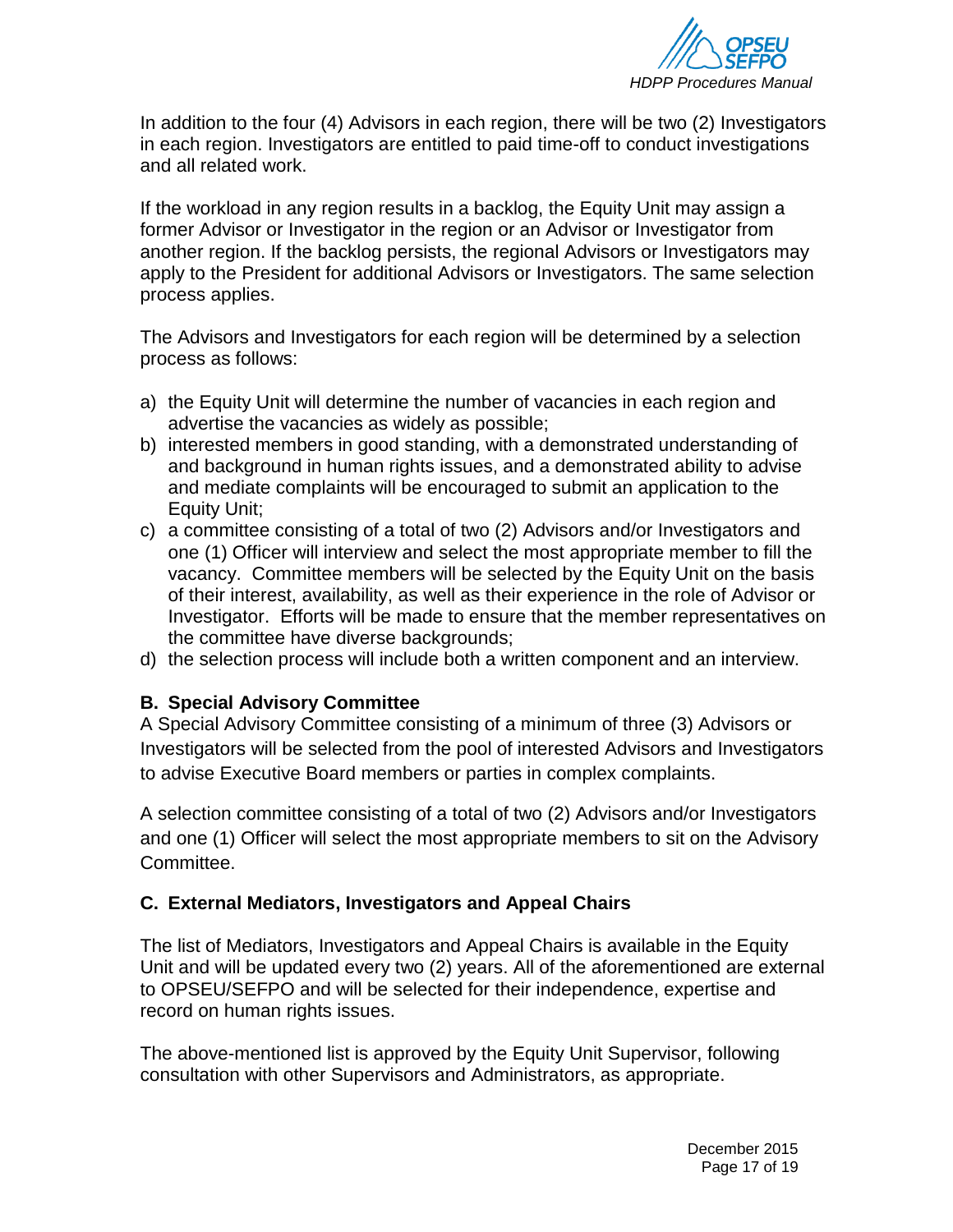

No person will be appointed as an external Mediator, Investigator or Appeal Chair who is or was within six (6) months prior to such appointment an employee, a solicitor, counsel, advisor, or agent of any parties named in the complaint.

## <span id="page-17-0"></span>**IV. TRAINING FOR ADVISORS AND INVESTIGATORS**

Where possible, within three (3) months following selection, new Advisors will receive three (3) days of training on the Policy and this Manual. The training will focus on their role, responsibilities, legal requirements and skills development.

New Investigators will receive the same training as new Advisors plus two (2) additional days on their role, responsibilities, and skills development.

One (1) day of refresher training will be provided annually to Advisors and Investigators. Former Advisors and Investigators who have been assigned by the Equity Unit on an as-needed basis to assist with a backlog, or where the nature of a case is such that a more experienced Advisor/Investigator is required, will also have access to this refresher training.

New Advisors and Investigators will not be placed on the roster until after they have received their initial training.

## <span id="page-17-1"></span>**V. REVIEW OF THE ROSTER**

There will be a review of the roster of member Advisors/Investigators by the Equity Unit every two (2) years. The Equity Unit will canvass, in writing:

- a) interest and willingness to continue;
- b) skill level and commitment;
- c) training needs.

## <span id="page-17-2"></span>**VI. REMOVAL FROM THE ROSTER**

A member Advisor or Investigator may be removed from the roster for failing to meet their role and responsibilities as set out in the Policy and this Manual or for failing to attend refresher training for two (2) consecutive years. The decision to remove a member Advisor or Investigator will be made by the most recent selection committee.

Member Advisors and Investigators may remove themselves voluntarily from the roster by informing the Equity Unit if they are no longer interested in acting in their role.

Failure to respond to the Equity Unit's written request for confirmation of continued interest within a period of fifteen (15) days may result in removal from the roster.